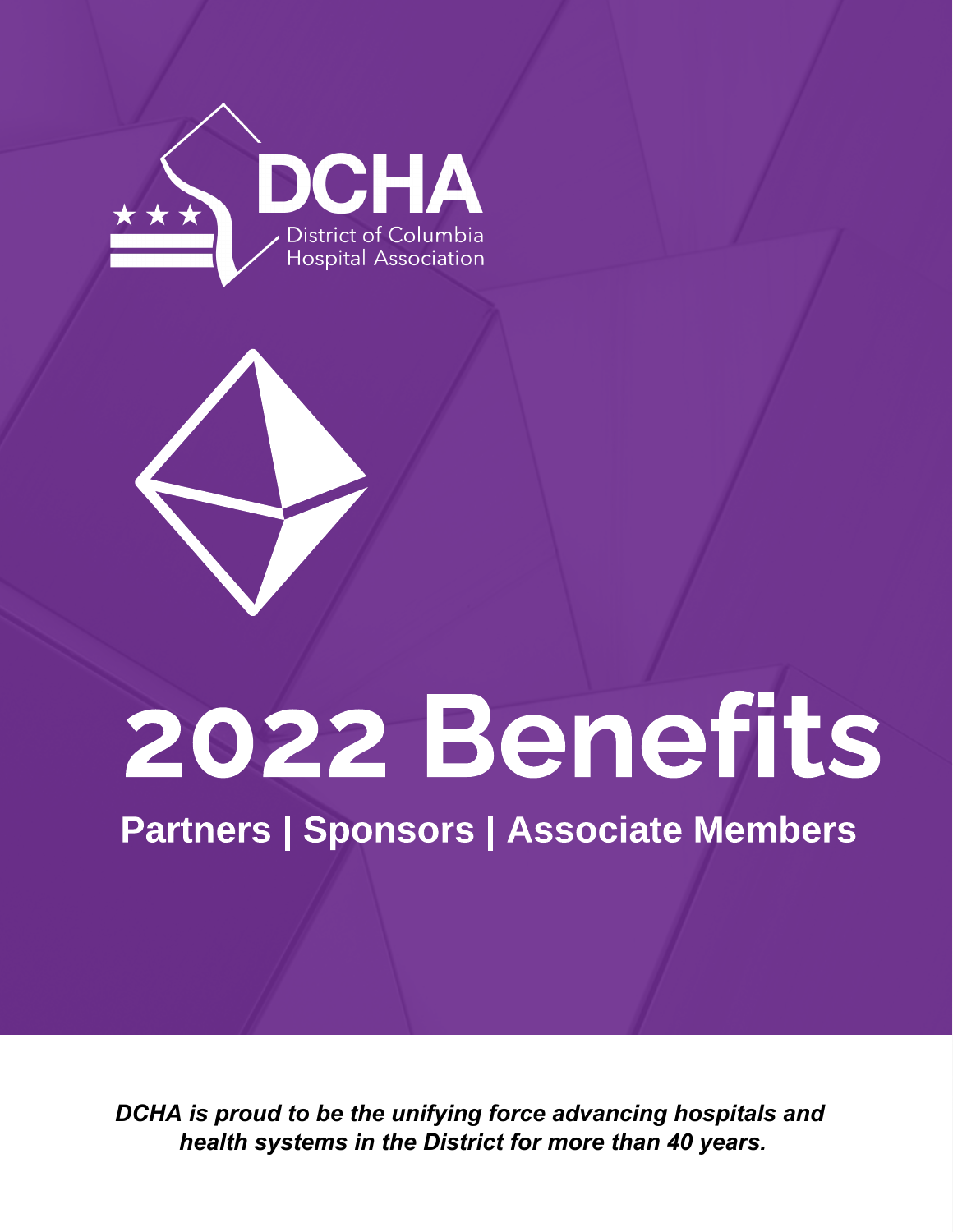

# WHO WE ARE

The District of Columbia Hospital Association (DCHA) is a unifying voice working to advance hospital and health systems in the District of Columbia by promoting policies and initiatives that strengthen our system of care, preserve access and promote better health outcomes for the patients and communities they serve.

At DCHA, our members' investments fuel the Association's work in building a sustainable, healthy, thriving community.

As a partner, sponsor or member, your organization will have access to many benefits related to community and connections, advocacy, recognition and visibility, and educational opportunities.

DCHA is always seeking to establish long-term relationships that provide value to our stakeholders and aligns with our goals, communication pillars, strategies and vision.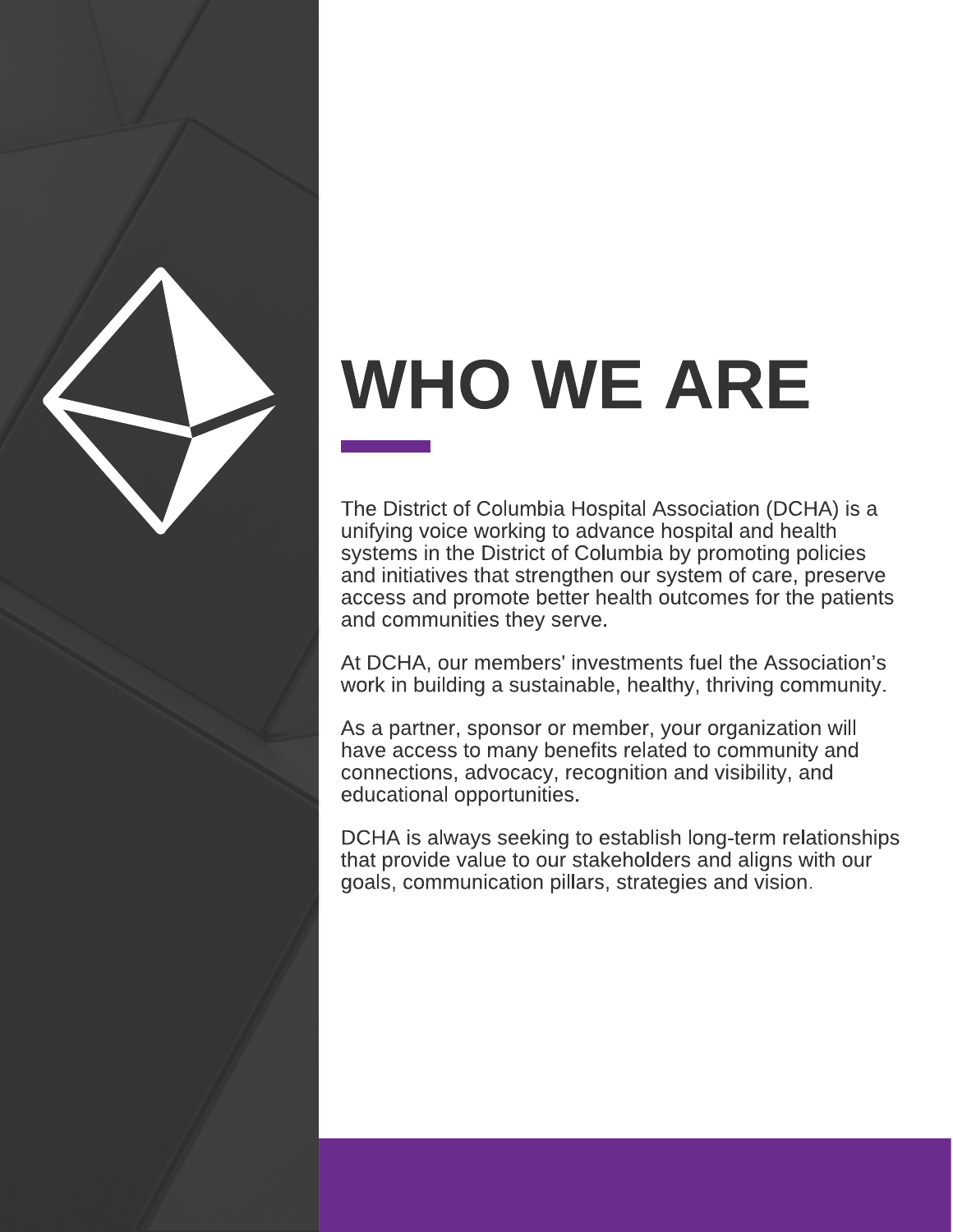## PARTNERSHIPS WITH DCHA

The DCHA Corporate Partnership program creates opportunities for you to build a meaningful rapport with the District's top hospital decision makers, stay connected to the health care industry in DC and be the first to know about legislative, regulatory and other issues affecting hospitals. All corporate partners will be given impeccable service and customization to meet their needs and goals. DCHA is interested in pursuing innovative and unique opportunities with real impact for our hospitals, members, partners and stakeholders.

# GOALS



Establish a long-term relationship that provides value to DCHA stakeholders.



Align with DCHA's goals, communication pillars, strategies and vision.

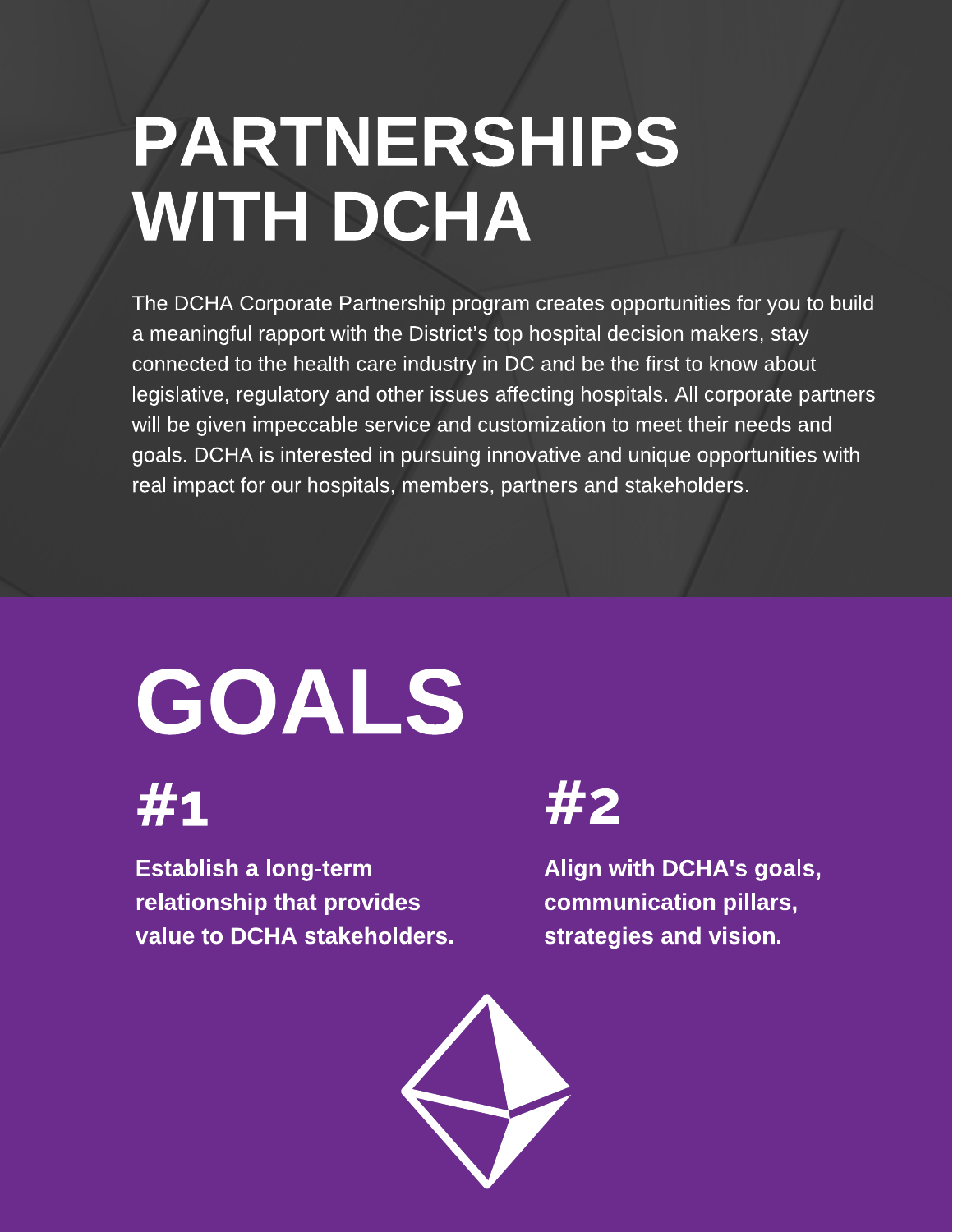## ASSOCIATE MEMBER TIERS

#### BRONZE | \$1,500

Designed for the newer or existing small business owner seeking to enhance their visibility and grow business contacts through networking.

- Membership highlighted in DCHA News, our weekly e-newsletter
- Name and logo on the Associate Member's web page
- Invitations to DCHA events
- Pending approval and relevance, ability to use DCHA logo on your organization's marketing materials
- DCHA's online member directory to enhance your 1:1 networking
- Invitations to DCHA's semi-annual Associate Member reception (may be virtual this year) with DCHA staff, board of directors, and other relevant hospital staff
- Participation in DCHA's group purchasing program where you can save money on health care products and service providers

### SILVER | \$2,500

Recommended for businesses that have established their identity and are a recognized leader in the market place, but still seek additional opportunities to connect and grow.

- All benefits of the Bronze Level
- Sponsor/supply content in DCHA News once a year
- Sponsor/supply a blog post to DCHA's member community once a year

### GOLD | \$5,000

An investment at the Gold Level is recommended for businesses that are planning to build their client base, customers, and relationships with other businesses.

- All benefits of the Silver Level
- Host one educational webinar
- Sponsor/supply content in DCHA News twice a year
- One sponsored email disseminated to DCHA members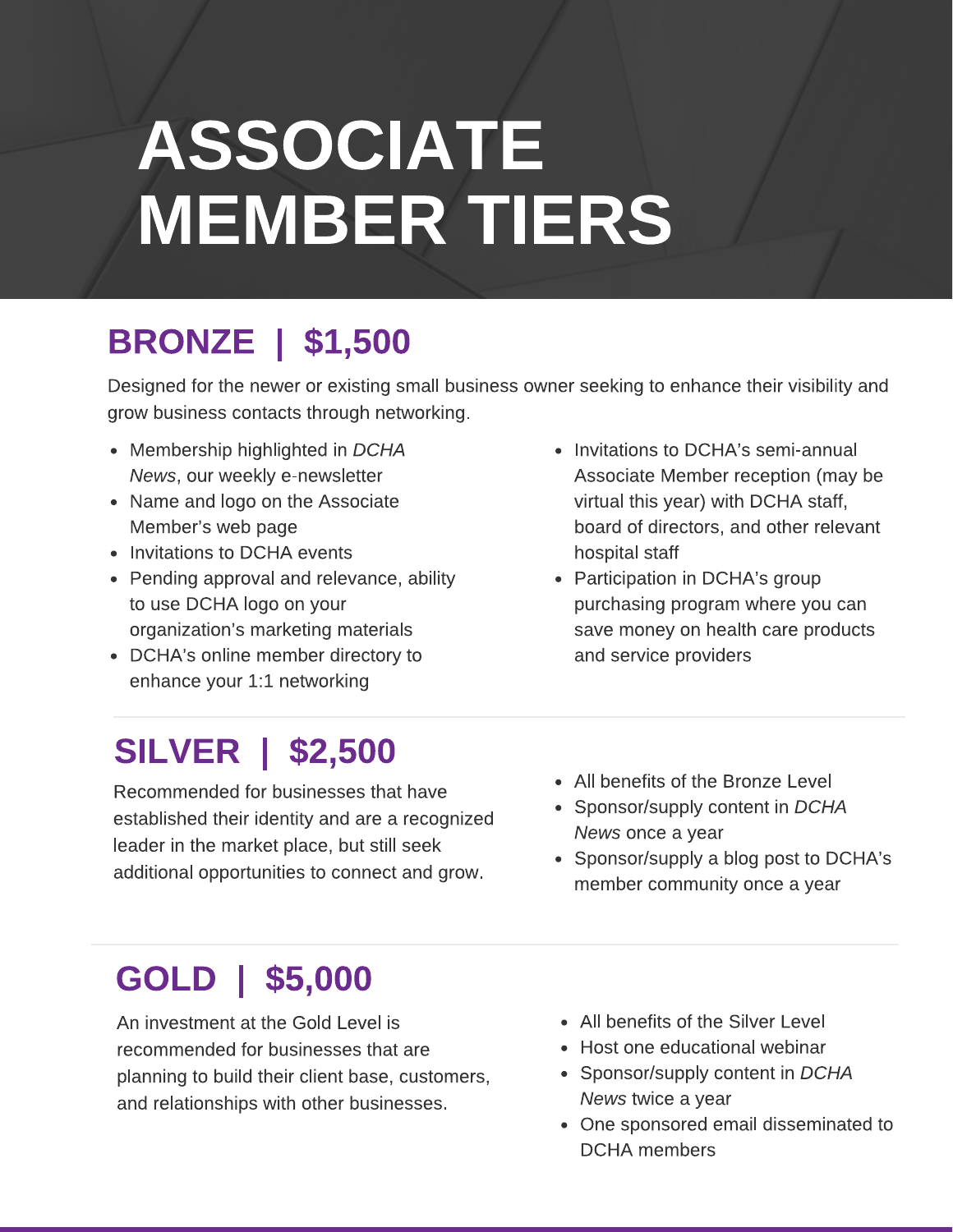## ASSOCIATE MEMBER TIERS

### PLATINUM | \$7,500

Recommended for businesses and organizations that wish to continue and strengthen their involvement in the District's health care industry through high visibility and increased access to health care leaders.

#### DIAMOND | \$10,000

Allows a business to increase their engagement in programs, projects, events, and services; and share their in-house expertise, knowledge and ideas with the hospital leadership in relevant areas, such as finance, HR, patient outcomes.

#### SOLO | \$500

Designed for the individual with limited resources seeking to enhance their visibility and grow business contacts.

- Membership highlighted in DCHA News
- Name on Associate Member's web page
- Access to DCHA's online member directory to enhance your 1:1 networking

### STUDENT | \$100

Designed for the student/young professional just starting off in the health care arena.

- Subscription to DCHA News
- Discounted pricing to DCHA events
- Access to DCHA's online member directory to enhance your 1:1 networking
- All benefits of the Gold Level
- Opportunity to sponsor content in DCHA News three times a year
- One-month ad run (4 issues) in DCHA News and DCHA's website
- All benefits of the Platinum Level
- Opportunity to sponsor content in DCHA News four times a year
- Opportunity to host two educational webinars through DCHA
- Three month long ad run in DCHA News and the DCHA website
- Opportunity to present to DCHA's Board of Directors
- Opportunity to develop a white paper to be disseminated to DCHA's membership and promoted via DCHA's communication channels
- Opportunity to present one educational session at a DCHA in-person learning symposiums
- Three complimentary event registrations
- Exhibit space at events when available/offered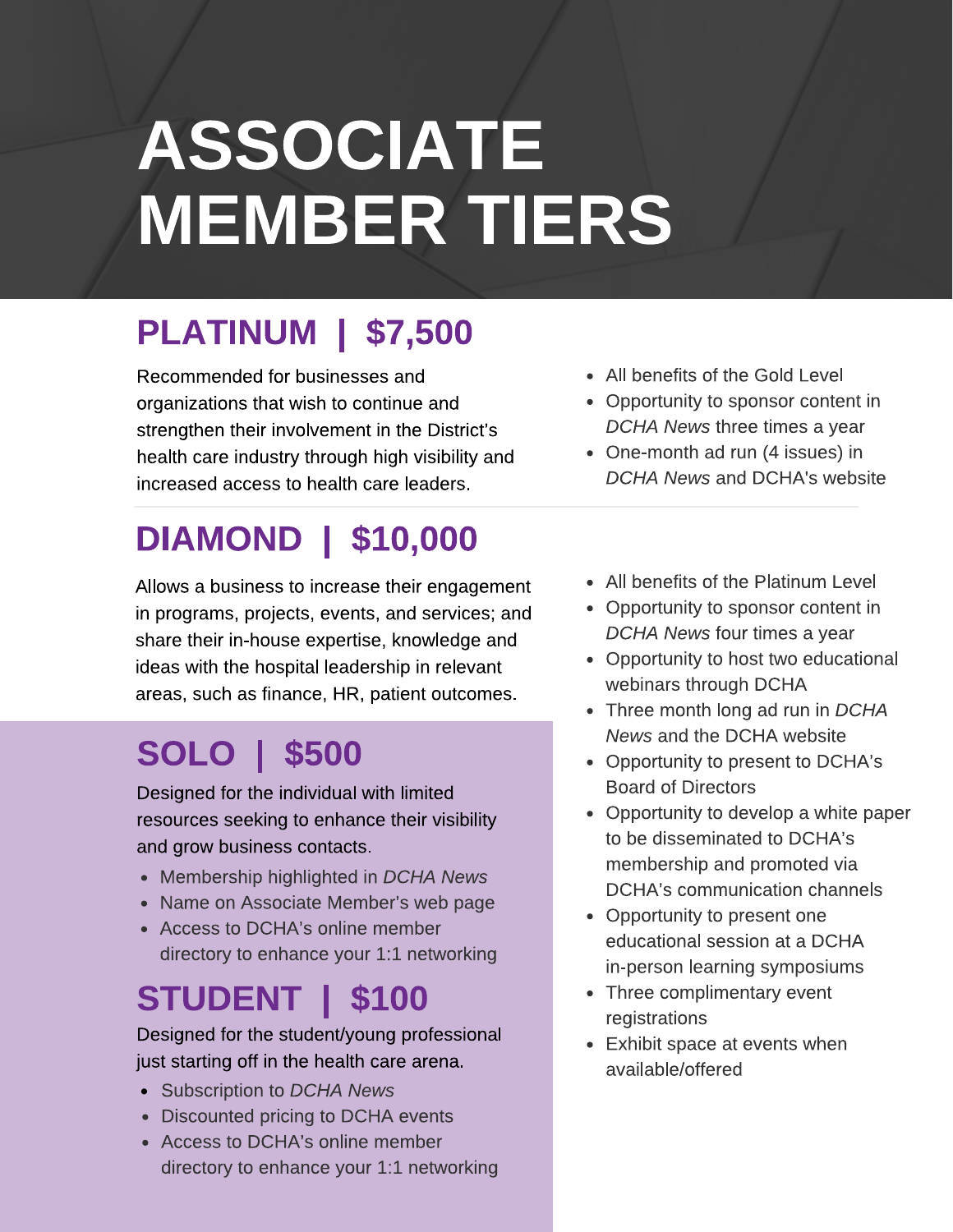# SPECIAL OFFER CONTENT PLAN



#### White Paper

Take an in-depth look at specific topics, ideas and research that can be emulated by a broader audience. The aim is to explore how changes are successfully implemented and how they lead to improved processes and efficiencies.



#### **Advertising**

Expand your reach with digital advertising via DCHA's main communication tool, the weekly DCHA News, or via the website, dcha.org.



#### **Webinar**

Record a live, interactive webinar for lively discussion and participation on a hot topic or record an on-demand webinar so DCHA members that can watch at the convenience of the desk. Webinars can be recorded anywhere, anytime.



#### Email

An opportunity to inform DCHA members about how your company, product or service can help them succeed, create new and better efficiencies, improve current processes, address the patient experience, etc.



#### **Purchase All Four for \$3,000**